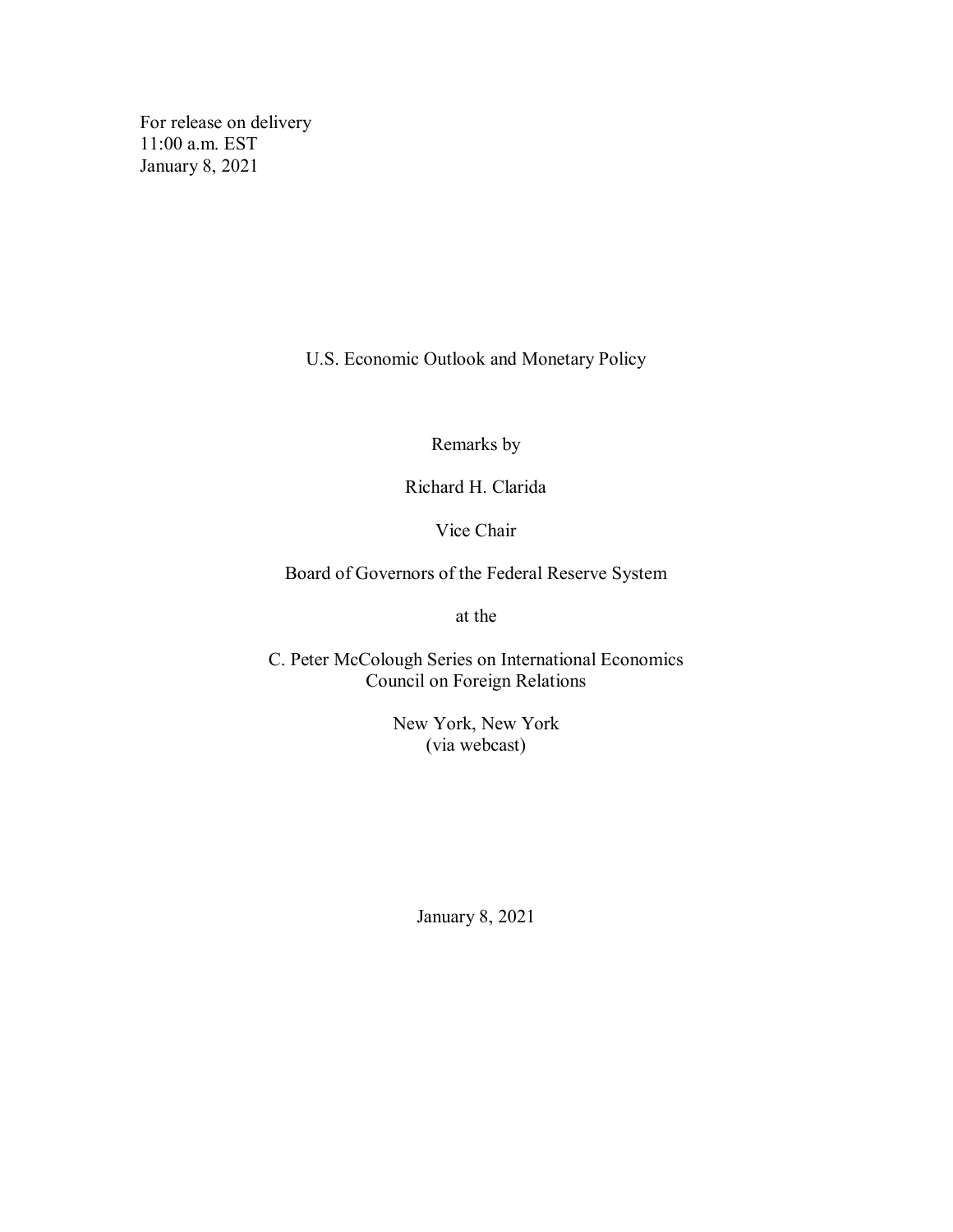It is my pleasure to meet virtually with you today at the Council on Foreign Relations.<sup>[1](#page-1-0)</sup> I regret that we are not doing this session in person, as we did last year, and I hope the next time I am back, we will be gathering together in New York City again. I look forward to my conversation with Steve Liesman and to your questions, but first, please allow me to offer a few remarks on the economic outlook, Federal Reserve monetary policy, and our new monetary policy framework.

## **Current Economic Situation and Outlook**

In the second quarter of last year, the COVID-19 (coronavirus disease 2019) pandemic and the mitigation efforts put in place to contain it delivered the most severe blow to the U.S. economy since the Great Depression. Economic activity rebounded robustly in the third quarter and has continued to recover in the fourth quarter from its depressed second-quarter level, though the pace of improvement has moderated. Household spending on goods, especially durable goods, has been strong and has moved above its pre-pandemic level, supported in part by federal stimulus payments and expanded unemployment benefits. In contrast, spending on services remains well below pre-pandemic levels, particularly in sectors that typically require people to gather closely, including travel and hospitality. In the labor market, more than half of the 22 million jobs that were lost in March and April have been regained, as many people were able to return to work. Inflation, following large declines in the spring of 2020, picked up over the summer but has leveled out more recently; for those sectors that have been most adversely affected by the pandemic, price increases remain subdued.

<span id="page-1-0"></span> $<sup>1</sup>$  The views expressed are my own and not necessarily those of other Federal Reserve Board members or</sup> Federal Open Market Committee participants. I would like to thank Chiara Scotti for her assistance in preparing these remarks.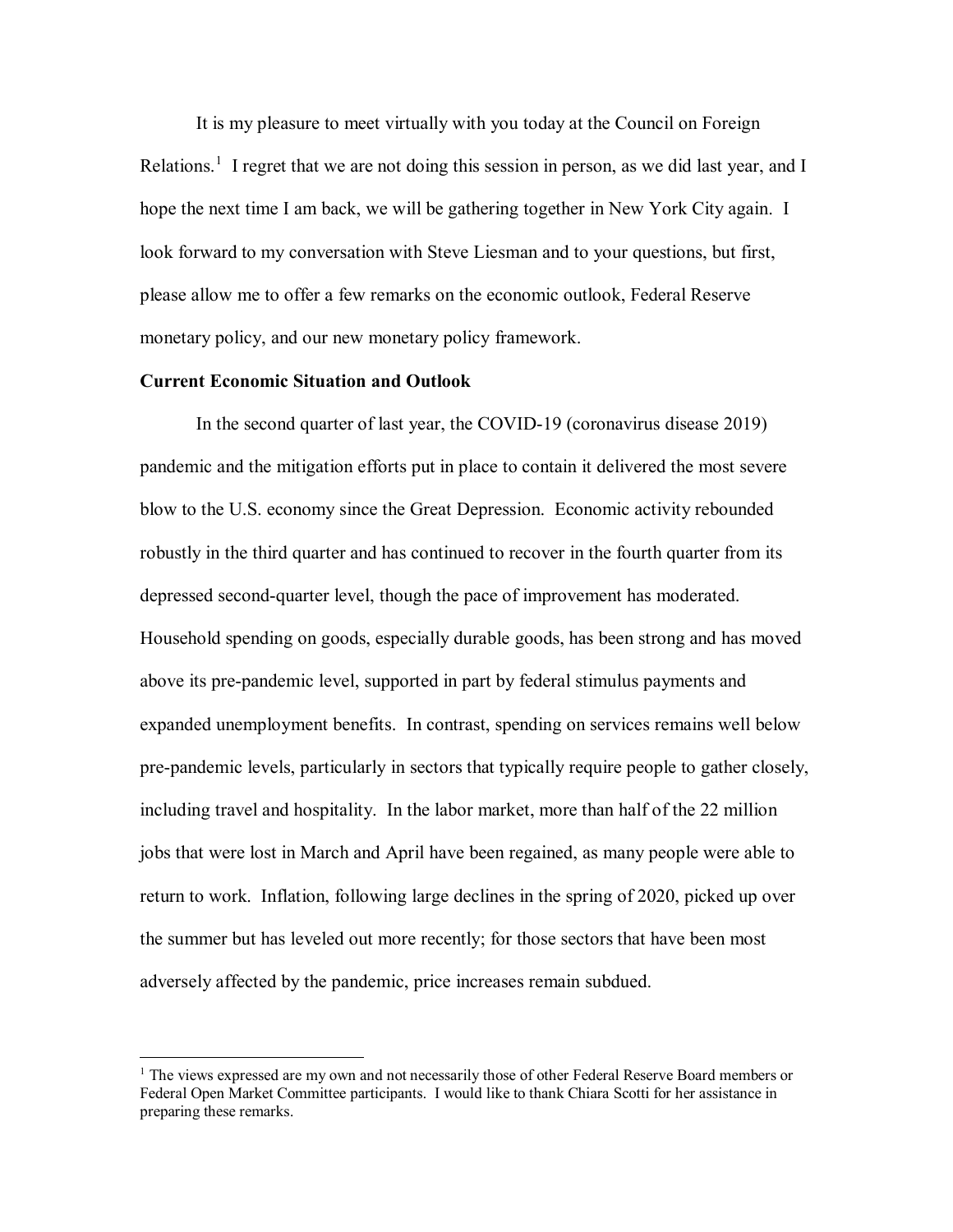While gross domestic product growth in the fourth quarter downshifted from the once-in-a-century 33 percent annualized rate of growth reported in the third quarter, it is clear that since the spring of 2020, the economy has turned out to be more resilient in adapting to the virus, and more responsive to monetary and fiscal policy support, than many predicted. Indeed, it is worth highlighting that in the baseline projections of the Federal Open Market Committee (FOMC) summarized in the latest Summary of Economic Projections (SEP), most of my colleagues and I revised up our outlook for the economy over the medium term, projecting a relatively rapid return to levels of employment and inflation consistent with the Federal Reserve's statutory mandate as compared with the recovery from the Global Financial Crisis (GFC).<sup>[2](#page-2-0)</sup> In particular, the median FOMC participant projects that by the end of 2023—a little less than three years from now—the unemployment rate will have fallen below 4 percent, and PCE (personal consumption expenditures) inflation will have returned to 2 percent. Following the GFC, it took more than eight years for employment and inflation to return to similar mandateconsistent levels.

While the recent surge in new COVID cases and hospitalizations is cause for concern and a source of downside risk to the very near-term outlook, the welcome news on the development of several effective vaccines indicates to me that the prospects for the economy in 2021 and beyond have brightened and the downside risk to the outlook has diminished. The two new SEP charts that we released for the first time following the December FOMC meeting speak to these issues by providing information on how the risks and uncertainties that surround the modal or baseline projections have evolved over

- 2 -

<span id="page-2-0"></span> $2$  The most recent SEP is available on the Board's website at [https://www.federalreserve.gov/monetarypolicy/fomccalendars.htm.](https://www.federalreserve.gov/monetarypolicy/fomccalendars.htm)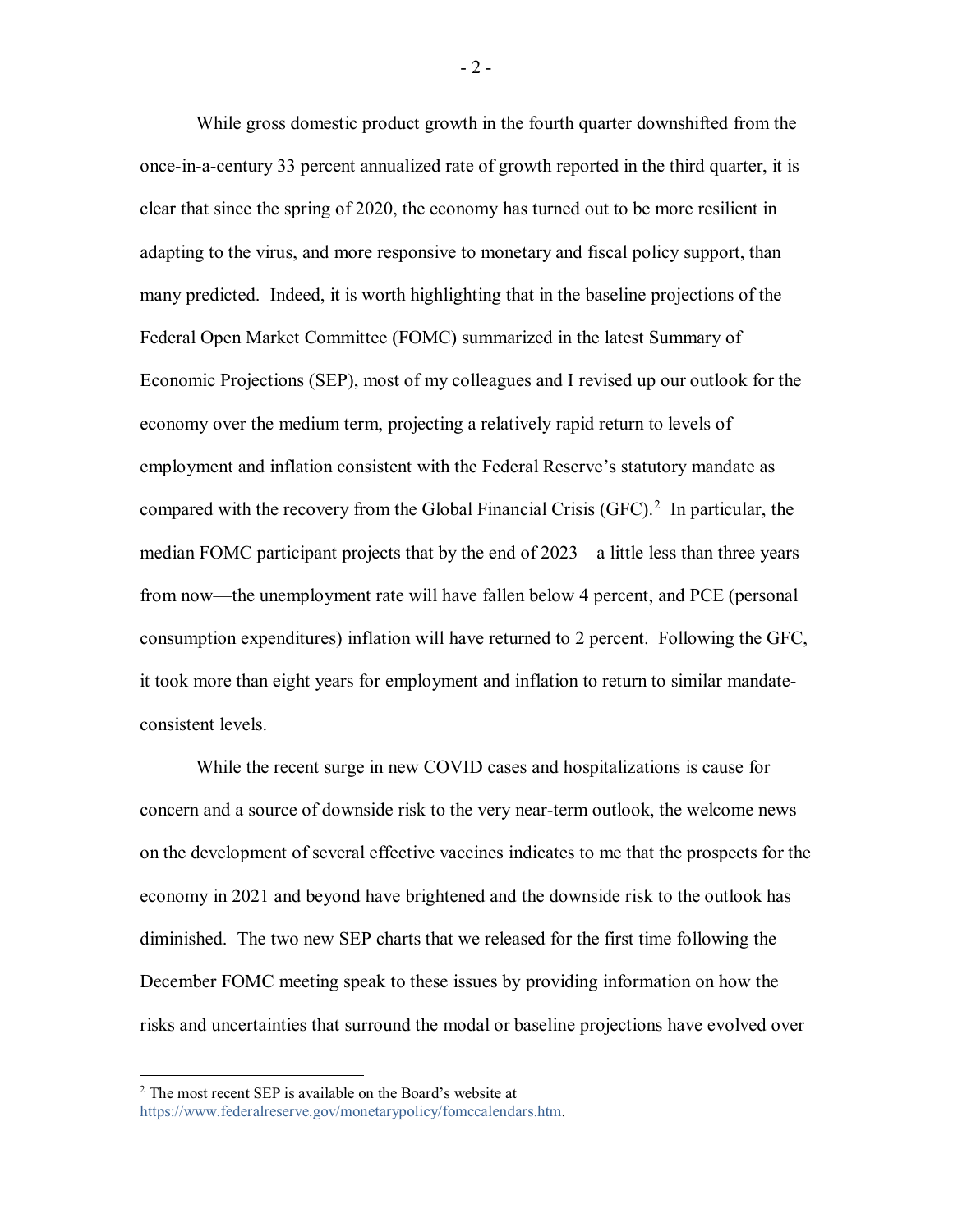time. While nearly all participants continued to judge that the level of uncertainty about the economic outlook remains elevated, fewer participants saw the balance of risks as weighted to the downside than in September. Although a little more than half of participants judged risks to be broadly balanced for economic activity, a similar number continued to see risks weighted to the downside for inflation.

## **The Latest FOMC Decision and the New Monetary Policy Framework**

At our most recent FOMC meetings, the Committee made important changes to our policy statement that upgraded our forward guidance about the future path of the federal funds rate and asset purchases, and that also provided unprecedented information about our policy reaction function. As announced in the September statement and reiterated in November and December, with inflation running persistently below 2 percent, our policy will aim to achieve inflation outcomes that keep inflation expectations well anchored at our 2 percent longer-run goal.<sup>[3](#page-3-0)</sup> We expect to maintain an accommodative stance of monetary policy until these outcomes—as well as our maximum-employment mandate—are achieved. We also expect it will be appropriate to maintain the current target range for the federal funds rate at 0 to 1/4 percent until labor market conditions have reached levels consistent with the Committee's assessments of maximum employment, until inflation has risen to 2 percent, *and* until inflation is on track to moderately exceed 2 percent for some time.

In addition, in the December statement, we combined our forward guidance for the federal fund rate with enhanced, outcome-based guidance about our asset purchases.

<span id="page-3-0"></span><sup>&</sup>lt;sup>3</sup> See the FOMC statements issued after the September, November, and December meetings, which are available (along with other postmeeting statements) on the Board's website at [https://www.federalreserve.gov/monetarypolicy/fomccalendars.htm.](https://www.federalreserve.gov/monetarypolicy/fomccalendars.htm)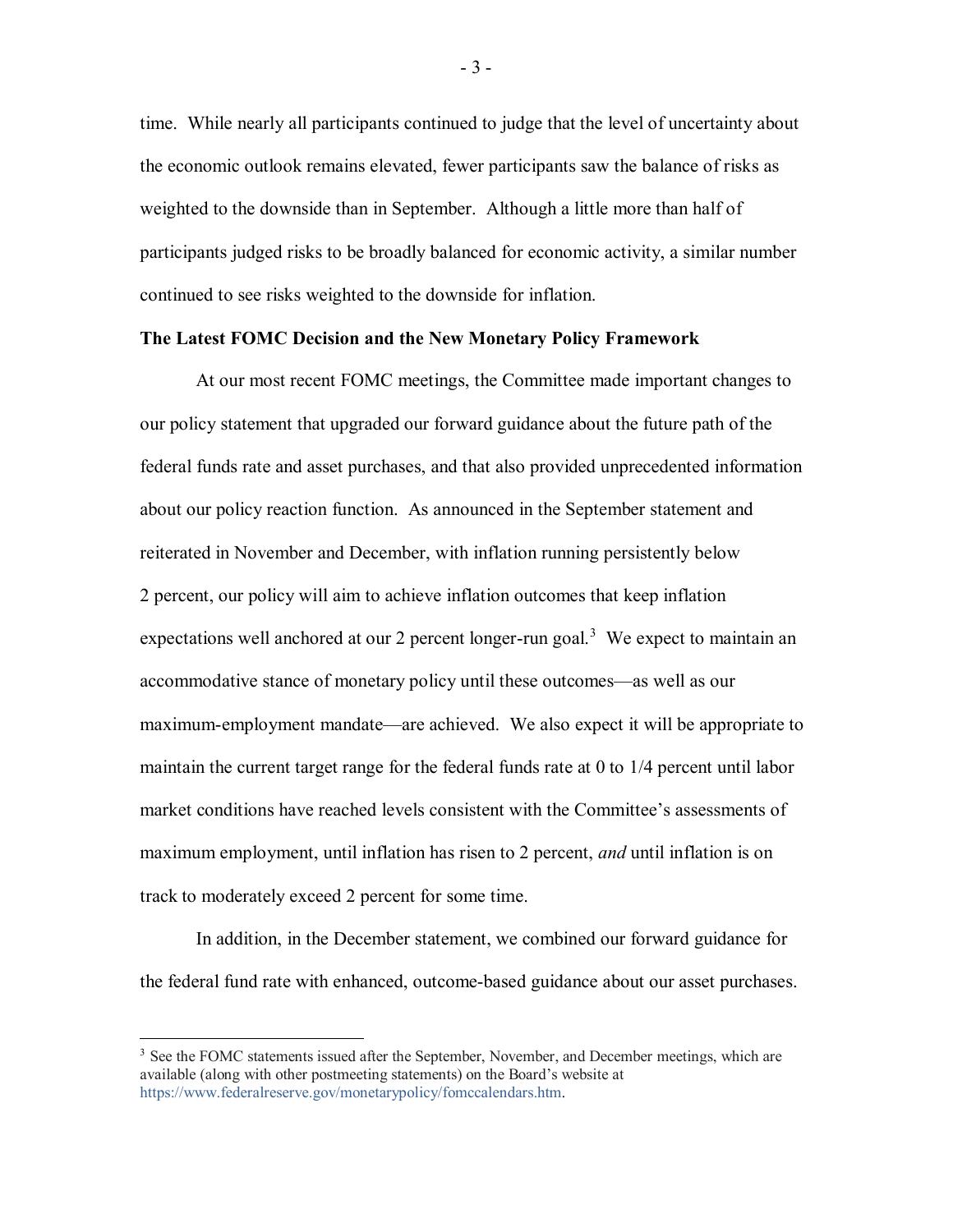We indicated that we will continue to increase our holdings of Treasury securities by at least \$80 billion per month and our holdings of agency mortgage-backed securities by at least \$40 billion per month until *substantial further progress* has been made toward our maximum-employment and price-stability goals.

The changes to the policy statement that we made over the fall bring our policy guidance in line with the new framework outlined in the revised Statement on Longer-Run Goals and Monetary Policy Strategy that the Committee approved last August.<sup>[4](#page-4-0)</sup> In our new framework, we acknowledge that policy decisions going forward will be based on the FOMC's estimates of "*shortfalls* [emphasis added] of employment from its maximum level"—not "deviations." This language means that going forward, a low unemployment rate, in and of itself, will not be sufficient to trigger a tightening of monetary policy absent any evidence from other indicators that inflation is at risk of moving above mandate-consistent levels. With regard to our price-stability mandate, while the new statement maintains our definition that the longer-run goal for inflation is 2 percent, it elevates the importance—and the challenge—of keeping inflation expectations well anchored at 2 percent in a world in which an effective-lower-bound constraint is, in downturns, binding on the federal funds rate. To this end, the new statement conveys the Committee's judgment that, in order to anchor expectations at the 2 percent level consistent with price stability, it "seeks to achieve inflation that averages 2 percent over time," and—in the same sentence—that therefore "following periods when inflation has been running persistently below 2 percent, appropriate monetary policy will

<span id="page-4-0"></span> <sup>4</sup> The statement is available on the Board's website at

[https://www.federalreserve.gov/monetarypolicy/review-of-monetary-policy-strategy-tools-and](https://www.federalreserve.gov/monetarypolicy/review-of-monetary-policy-strategy-tools-and-communications-statement-on-longer-run-goals-monetary-policy-strategy.htm)[communications-statement-on-longer-run-goals-monetary-policy-strategy.htm.](https://www.federalreserve.gov/monetarypolicy/review-of-monetary-policy-strategy-tools-and-communications-statement-on-longer-run-goals-monetary-policy-strategy.htm)